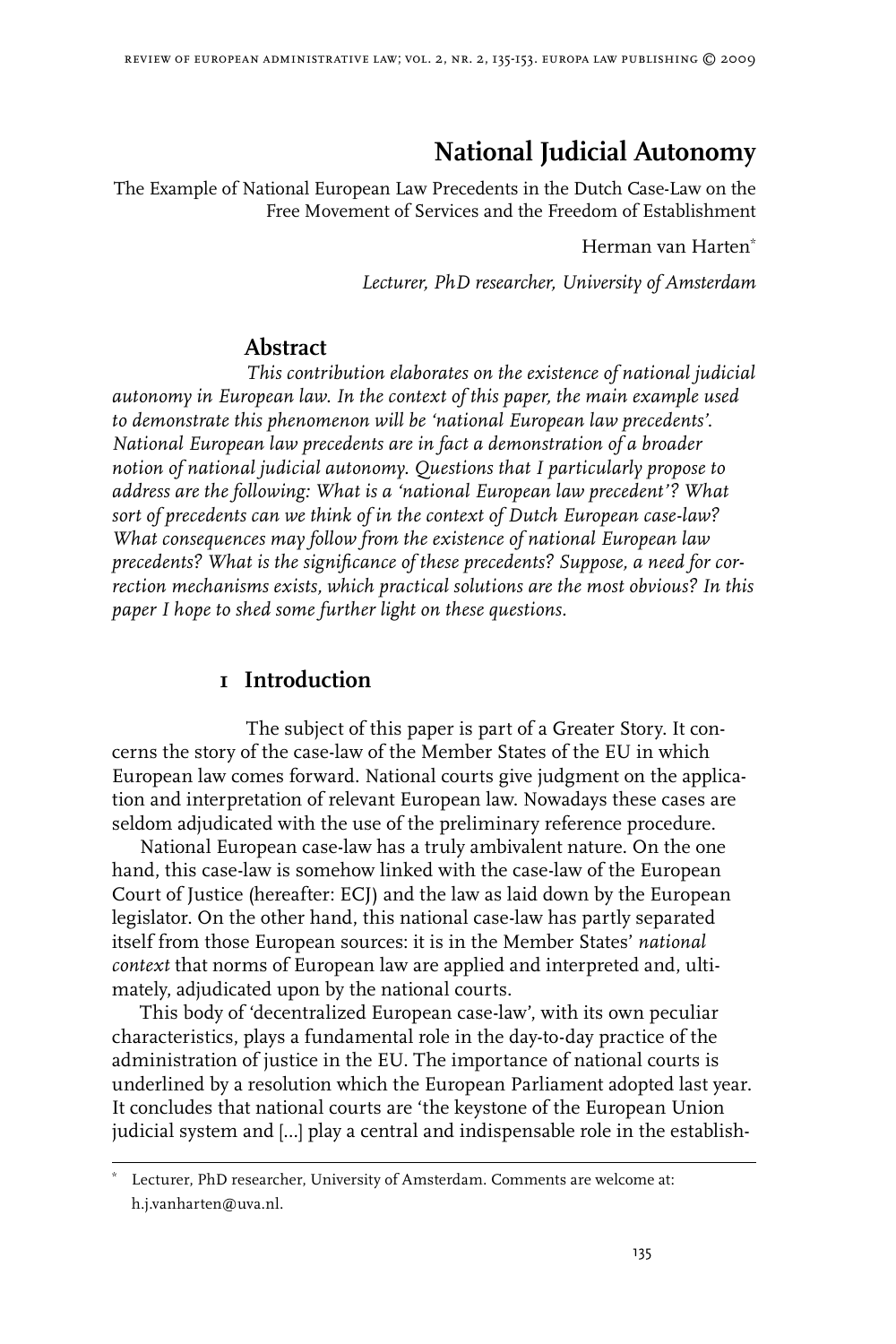ment of a single European legal order.' 'Community law', according to the same European Parliament resolution, 'remains a dead letter if it is not properly applied in the Member States, including by national judges.' But what does 'properly applied' mean? How much discretion and autonomy does the national judge have for an autonomous interpretation of norms of European law?

In European law, the European institutions and a predominant part of the European legal doctrine tend to expect an awful lot of the national judge as a keystone of the European judicial architecture. Particularly from a 'top-down' focus, those very same actors demonstrate a tendency to set the standard of what a national court should do, what is expected of the national judge.

The attention for what is *actually* happening with European law at the level of national courts, in their independent practice, stays rather marginal and somewhat unsatisfactory. This goes especially for national case-law that never reaches the stage of the preliminary reference procedure.

This brings forth a few problematic effects. First of all, a *knowledge problem* is the result. Accountable knowledge on the application and interpretation of European case-law at the national level is lacking. Of course, now and then attention is paid to this case-law, but that is the exception rather than the rule.

Consequently, the development of doctrinal theories on European law is threatened by a move away from law's reality in the EU Member States. While the development of the law on the European level advances, we know remarkably little about the reception of the case-law of the ECJ by the national courts.

Because of this, interesting questions remain unanswered: What is actually happening in national European case-law? What are the bottlenecks? What are the consequences of that for European law? And if the national European judicial practice diverges from the case-law of the ECJ, what does this mean? National European case-law could be a possible way of factual counter pressure against unwanted developments on European level. But we hardly know it.

This all underlines the benefits of research fora such as the first *Realaw Research Forum*, around the theme '*top-down*, *bottom-up'*. It is praiseworthy that attention is paid to the mutual effects or influence of the dependent levels and actors in European law for the realization of an integrated European legal order.

I am in a somewhat prejudiced position, though. My PhD research is along the lines of this interaction. It aims at the meaning of the Dutch Euro-

 $P^I$  Resolution of the European Parliament of 9 July 2008 on the role of the national judge in the European judicial system (2007/2027(INI)).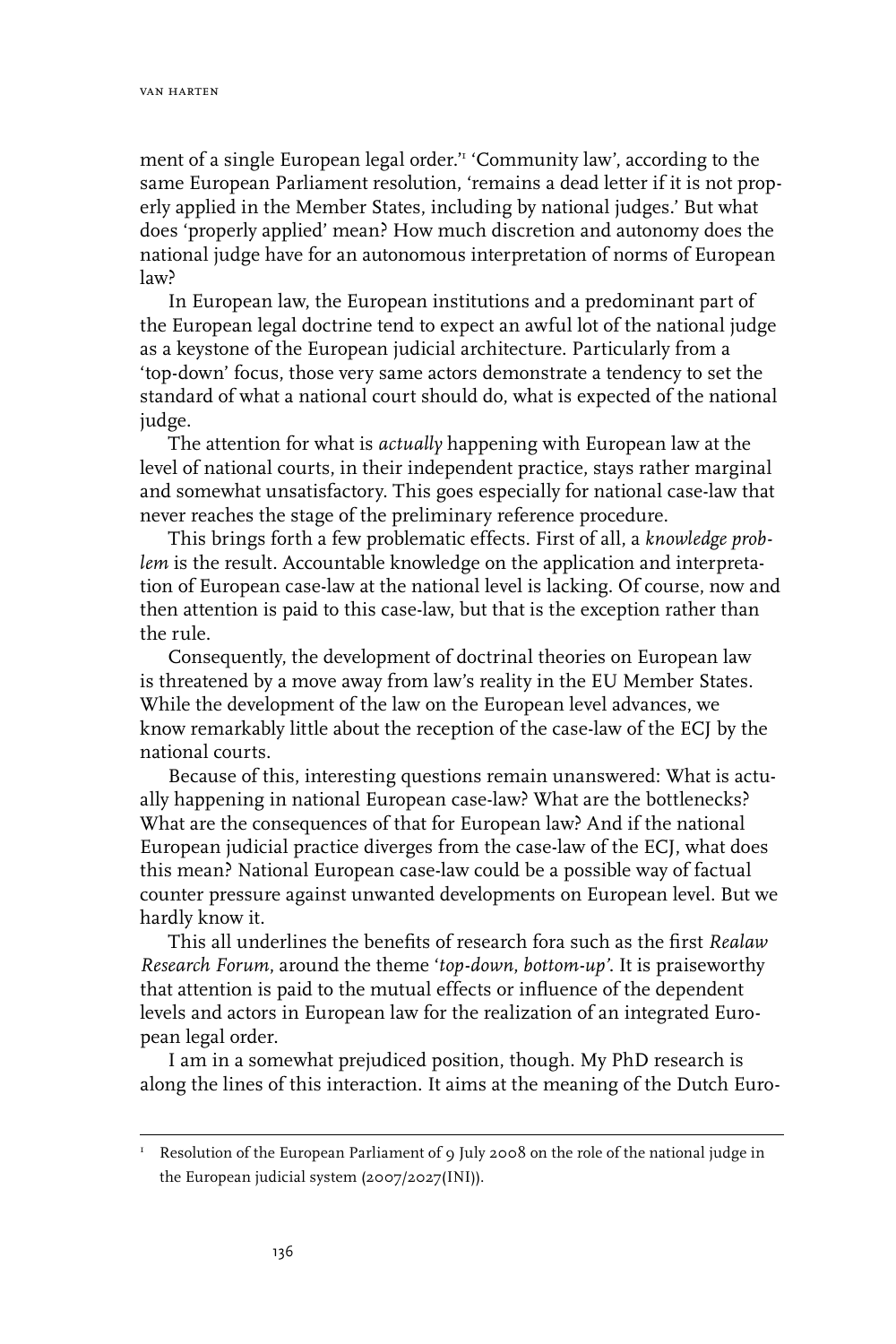pean case-law in which the EC Treaty provisions on the freedom of establishment and/or the free movement of services come forward.

The core of the research concerns a bottom-up perspective on the meaning of the national European case-law. It focuses on what we could learn from the course European law takes at the Dutch courts. One of the main findings of the research is that national judicial autonomy exists, but that such a notion is hardly ever explicitly articulated.

During the research, I encountered the fascinating phenomenon of a development in the Dutch European case-law: 'national European law precedents'. In their Dutch European case-law on the freedom of establishment and the free movement of services, Dutch courts demonstrate remarkably often that they are inspired or guided by previous case-law of their *Dutch colleagues*, and not so much by the case-law of the ECJ itself.

This phenomenon has not received – at least not as far as I am aware – much attention in the European legal doctrine as such. That is undeserved. This development leads us to all sorts of interesting questions, a few of which I will further elaborate on in the following sections.

# **2 Concept**

Traditionally, the concept of precedent is placed within the context of a common law tradition. In legal systems based on that tradition, precedent plays a fundamental role in law and for the judiciary. It often has its own peculiarities, nature and substance (e.g. a doctrine of *stare decisis*). But also in legal systems based on a civil law orientated approach various forms of precedent play an important role (e.g. 'settled case-law'; *jurisprudence constante*).

This is not the place for an in-depth analysis of the general role of precedent in European law. It easily leads to a topic for a PhD dissertation.

Although there is not (yet) an explicit theory or doctrine of precedent in European law, from a functional perspective precedent demonstrates the practical relevance of case-law in European law. I see precedent in European law primarily as a functional concept.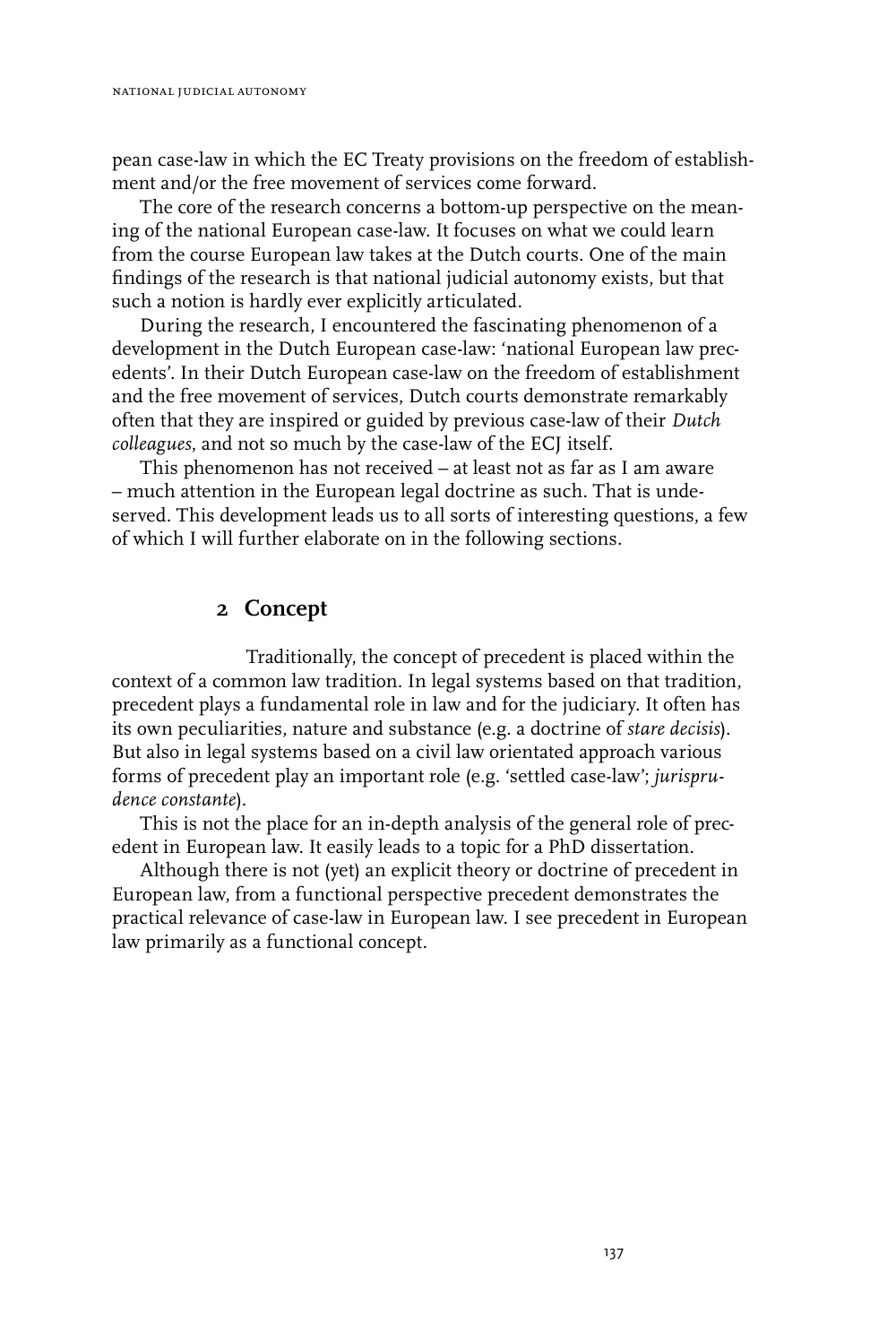

#### 2.1 Horizontal European Precedent Law

We know that the Court uses its own previous decisions as a fundamental guideline for the subsequent interpretation of Community law. We can see this as a form of precedent. I would like to call that the *horizontal* dimension of precedent. The Court gives authoritative decisions and therefore uses them for determining later cases. It may bind the other European institutions by its interpretation of the law. This is a logical consequence of the important provision of 220 EC which lays down that the Court is required to 'ensure that in the interpretation and application of this Treaty the law is observed'. The majority of the great doctrines of European law are established in its case-law: direct effect, supremacy, consistent interpretation, state-liability; all are judge made law – and, once established, subsequently referred to by the ECJ many times.

## 2.2 Vertical European Precedent Law



Precedent in European law plays, of course, an important role in the *vertical* constitutional relations within the European Union as well. The case-law of the Court is of great importance to the national courts.

We see this illustrated in the exception to the obligation to refer to the ECJ for national courts of last instance on interpretation questions of European law. In its famous *Cilfit* judgment,<sup>2</sup> the Court made clear that 'previ-

Case 283/81 *Cilfit* [1982] ECR 3415.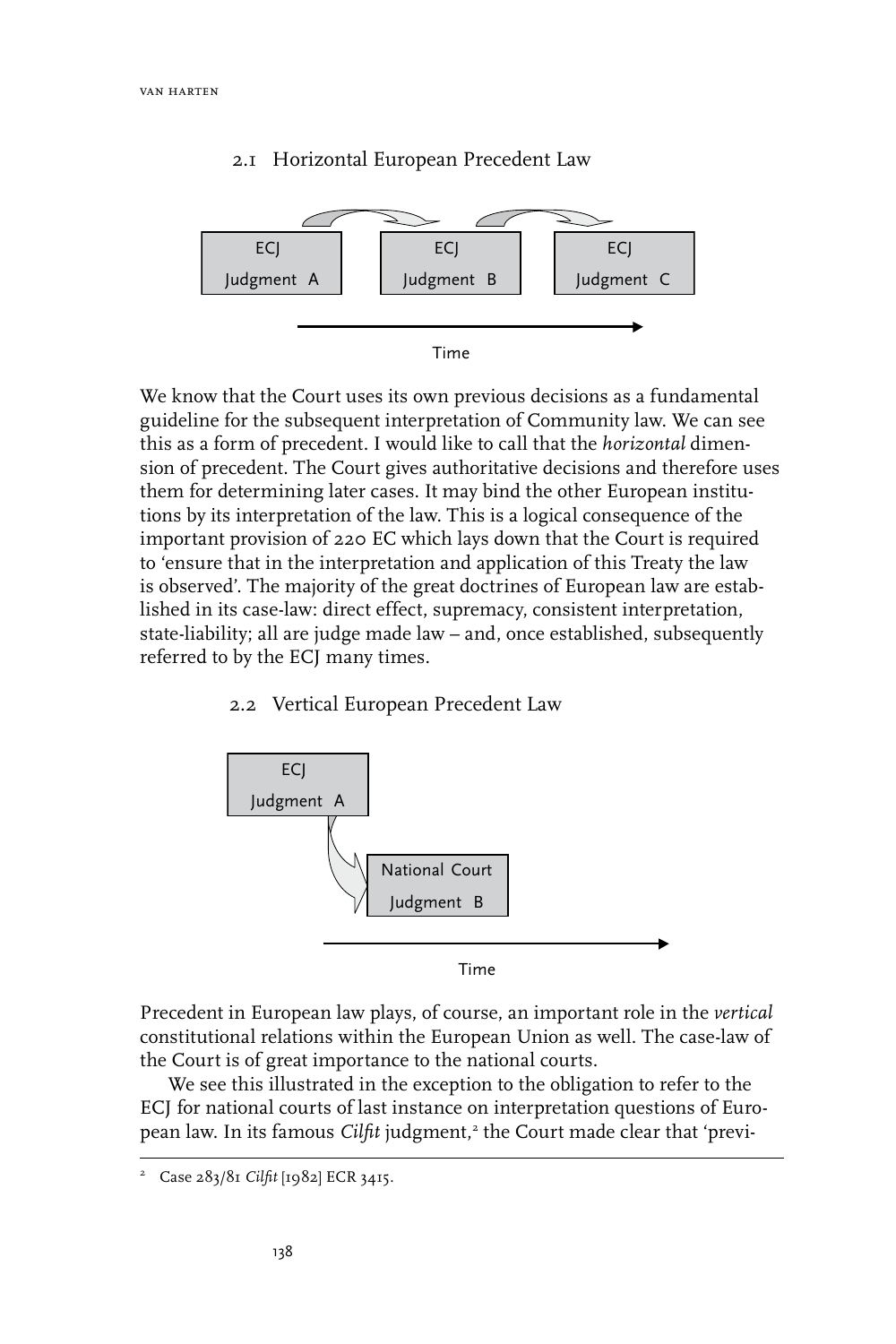ous decisions of the Court [that] have already dealt with the point of law in question' may deprive this obligation of its purpose and empty its substance (*Cilfit*, par. 14).

But also in more general terms, one could state that the case-law of the ECJ has a vertical precedential dimension as an important – and to a certain extent binding – guideline for the application of European law by the national courts.

The importance of the vertical dimension of European law precedents may be illustrated by reference to the *Simmenthal* mantra, which implied that the national court

'which is called upon, within the limits of its jurisdiction, to apply provisions of Community law is under a duty to give full effect to those provisions, if necessary refusing of its own motion to apply any conflicting provision of national legislation, even if adopted subsequently, and it is not necessary for the court to request or await the prior setting aside of such provisions by legislative or other constitutional means.' (*Simmenthal*, operative part)3

The ultimate acceptance of direct effect and supremacy by the courts of the Member States caused the vertical dimension of European precedent to develop enormously. The *Simmenthal* mantra in the case-law of the ECJ explains why European law research tends to focus on a top-down approach. However this paper suggests 'national European law precedents'. What to think about that?

2.3 National European Precedent Law



In the case of national European law precedents, it starts with European law input in a case before a national court. It is then followed by an interpretation of another or the same national court which in turn has precedential value for national courts for determining later cases.

In a way it is European law in an 'implemented' form that is applied in the subsequent cases. It is still the interpretation of European law; however the author is no longer the ECJ but the precedent is set by the national court.

<sup>&</sup>lt;sup>3</sup> Case 106/77 Simmenthal [1978] ECR 645.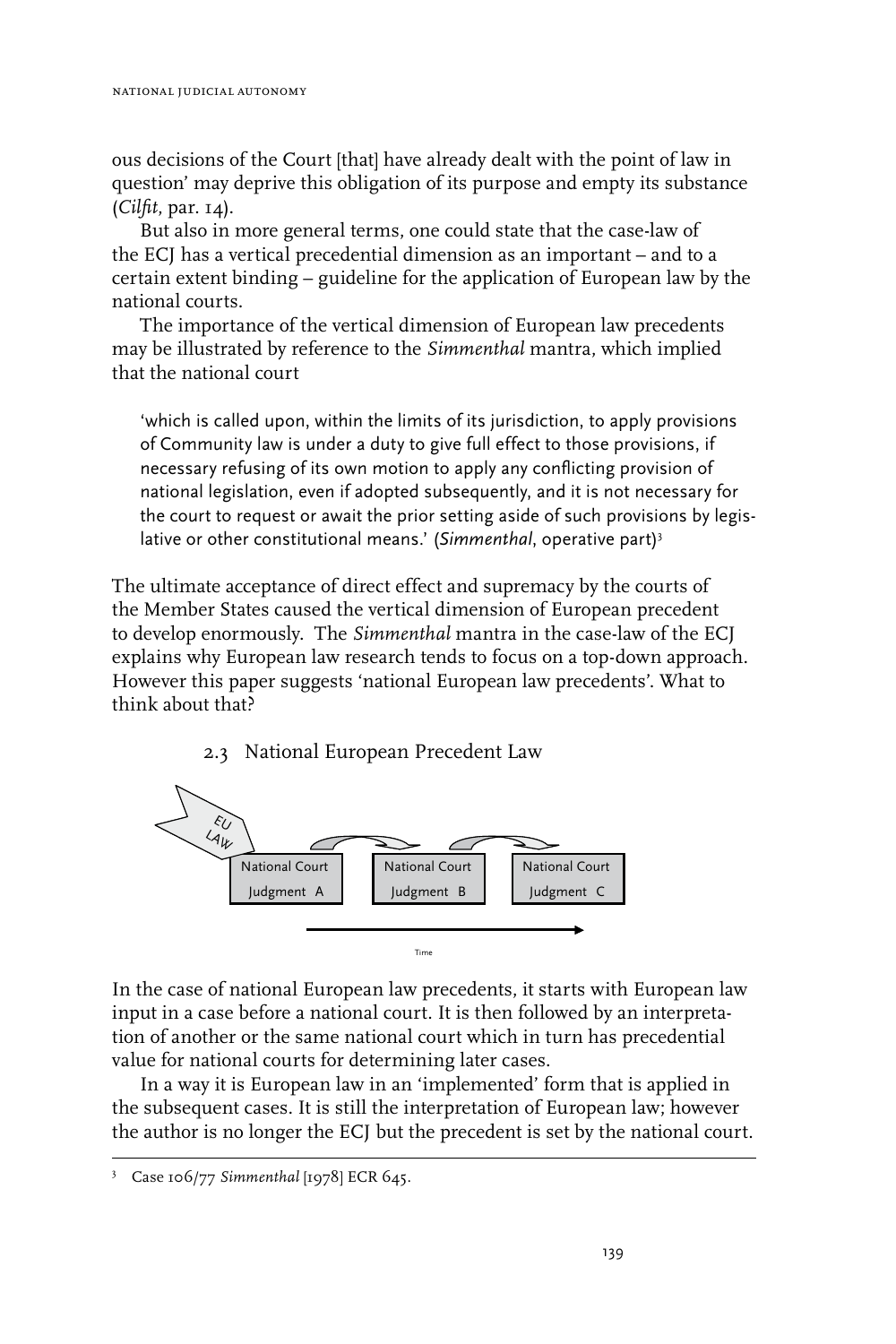If one asks for a definition of a 'national European law precedent', I would suggest defining it rather broad and functional:

'autonomous interpretations of European law by national courts that set precedents for future cases in a certain field of law.'

From this functional perspective, we could speak of the application of national European law precedent whenever a national court, in the application and interpretation of European law, explicitly mentions or is implicitly guided by the previous national European case-law as a source for its decision.

This phenomenon receives remarkably little attention as such. From a traditional perspective on European law, it is for the ECJ to interpret the law and it is for the national court just to apply these interpretations. The preliminary reference procedure is based on this idea. Between national courts and the ECJ there exists, at least in theory, a clear separation of functions. The *practice* of national European case-law however shows another reality. As for instance Kapteyn rightly notes, 'the strict separation between interpretation of Community law on the one hand and application of Community law *in concreto* on the other tends of course to give rise to considerable difficulties in practice. The process of thought leading to a judicial decision cannot be readily separated into two independent parts: the interpretation of general rules and the subsequent application of the rules thus interpreted to the facts' 4

# **3 Practice**

So what sort of precedents could we think of? The main function of a national European law precedent is to clarify the law (1). Furthermore, precedents are used for abstract judgments on basic tenets of free movement law (2) and Dutch courts seem to use precedents for delivering 'well-founded judgments' (3).

3.1 Clarification of the Law

First of all, the *clarification* of the case-law of the ECJ by Dutch courts must be mentioned.

In their nature and substance judgments are often strongly case-specific. By means of a concrete case an interpretation of law may be given. Against this background, it is hardly surprising that the case-law of the ECJ does not

P.J.G. Kapteyn a.o., *The Law of the European Union and the European Communities* (Alphen aan den Rijn: Kluwer Law International 2008), p. 485.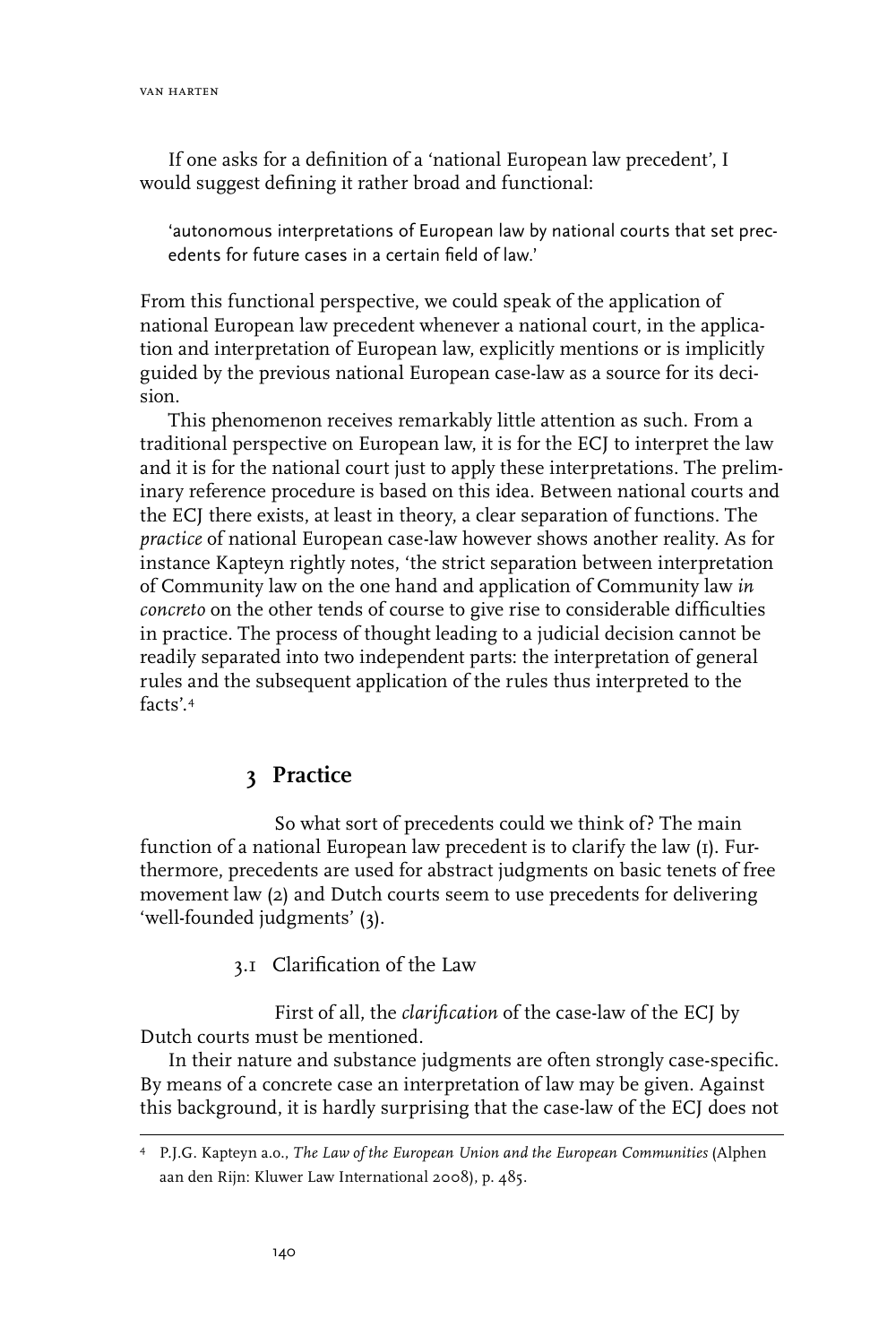always give guidelines that are easily applied by the national courts. Judicial vagueness is a receptive ground for new cases. Now and then it is necessary that the case-law of the ECJ is made more workable in a specific national context. The clarification concerns the interpretation of certain notions that came forward in the case-law of the ECJ by national courts.

The Dutch case-law on cross-border healthcare services provides us with a good example. The first landmark cases of the ECJ in this field (*Decker*, *Köhll, Smits Peerbooms* and *Müller-Fauré*) created a flood of cases at the level of the Dutch public law courts. In essence, those cases concerned disputes on the costs for medical services incurred in another Member State. In the case-law of the ECJ, amongst other criteria, a distinction was introduced between hospital treatment and non-hospital treatment. Hospital treatment in another Member State, restricted by a system of prior authorization was in principle a justifiable restriction of the free movement of services. For non-hospital treatment, such a system was not justified. But what should we see as a 'hospital treatment'? Different Member States have different rules and traditions in this respect. How should a national court clarify such a notion?

After the judgment in *Müller-Fauré* (brought to the ECJ by the Central Appeals Tribunal, hereafter: *Centrale Raad van Beroep*), the *Centrale Raad van Beroep* gave judgment on 18 June 2004 in a couple of cases concerning the reimbursement of medical costs incurred in another Member State in the light of the freedom of services.<sup>6</sup> These judgments have functioned as a national European law precedent both for that court itself, as well as for other, subordinate Dutch courts. In its judgments, the *Centrale Raad van Beroep* elaborates on some of the notions mentioned in the *Müller-Fauré*  judgment of the ECJ. Notably, it gives an interpretation of paragraph 92 of the *Müller-Fauré* judgment. The latter reads as follows:

Case C-120/95 *Decker* [1998] ECR I-1831; Case C-158/96 *Köhll* [1998] ECR I-1931; Case C-157/99 *Smits and Peerbooms* [2001] ECR I-5473; Case C 385/99 *Müller Fauré* [2003] ECR I-4509.

In the case *Linkerheupoperatie* (18 June 2004, LJN: AP4731)*,* concerning hospital treatment the waiting times are exceeded. In the case *Zes kronen* the *Centrale Raad van Beroep* judges that the nature of the treatments is non-hospital: a prior authorisation is not allowed. In the case *Arthroscopie* (18 June 2004, LJN: AP4794) the *Centrale Raad van Beroep* gives a practical definition of hospital treatment.

The precedent in these cases is used by the *Centrale Raad van Beroep* (sometimes more implicit than explicit) in, for example the cases *Vleesboom*, 20 July 2004, LJN: AQ6277; *Spondylodese,* 20 October 2004, LJN: AR4949; *Crisisopnames*, 24 November 2004, LJN: AR6847; *ICSI en MESA*, 13 July 2005, LJN: AT9545 en op 29 June 2006 in LJN: AT9602. The precedent is, for instance, also used in: *Rechtbank* Arnhem 4 August 2004, LJN: AR3576 en *Rechtbank* Roermond, 25 February 2005, LJN: AS9108.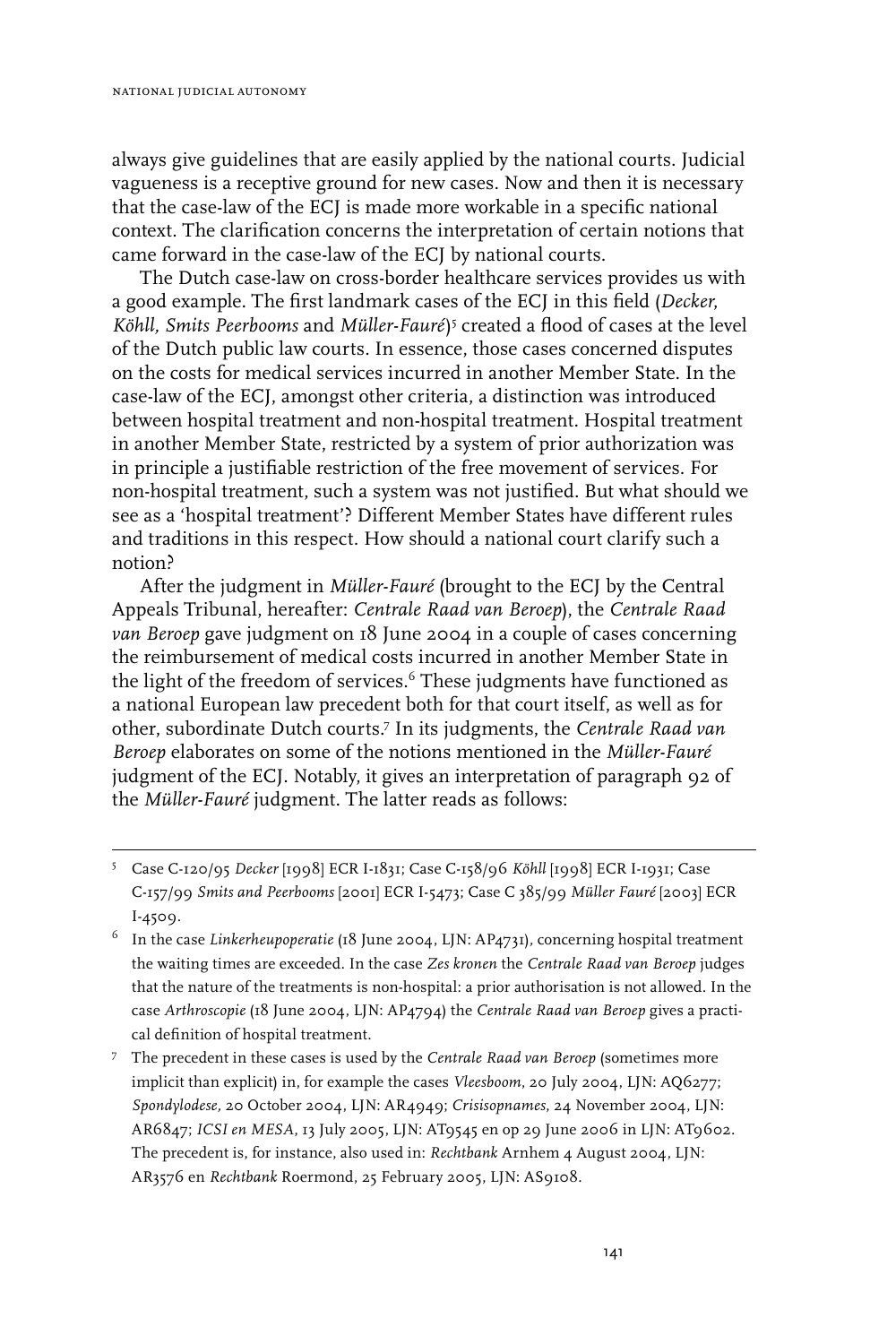'92. However, a refusal to grant prior authorisation which is based not on fear of wastage resulting from hospital overcapacity but solely on the ground that there are waiting lists on national territory for the hospital treatment concerned, without account being taken of the specific circumstances attaching to the patient's medical condition, cannot amount to a properly justified restriction on freedom to provide services. It is not clear from the arguments submitted to the Court that such waiting times are necessary, apart from considerations of a purely economic nature which cannot as such justify a restriction on the fundamental principle of freedom to provide services, for the purpose of safeguarding the protection of public health. On the contrary, a waiting time which is too long or abnormal would be more likely to restrict access to balanced, high-quality hospital care.'

In this paragraph the *Centrale Raad van Beroep* reads that no prohibited restriction exists as long as there are 'waiting times that can be considered necessary for the planning of health care which aims at guaranteeing adequate and permanent access to a balanced supply of quality care.' If the link between planning and access is weak, a refusal must be seen as an unjustified restriction to the freedom to receive services. Then, the *Centrale Raad van Beroep* makes this notion workable:

'the longer existing waiting times, the less grounds there are to accept a justification for the impediment of free movement of services. If waiting times, necessary for a good planning and for the prevention of vacancy and waste, are exceeded significantly, refusal of requested permission will not be considered justifiable, even if, on the grounds of the state of health and other antecedents of the patient, treatment in the near future is not imperative.'

In one of these cases the *Centrale Raad van Beroep* also gives an interpretation of the notion of 'hospital treatment'. According to the *Centrale Raad van Beroep*, we could speak of 'hospital treatment'

'in case of treatments for which according to international-medical standards at least one night in hospital is medically considered customary. In principle, all other treatments are to be regarded as extramural care.' (Arthroscopie)

Hence, instead of referring to the ECJ for a second time, the highest Dutch court in social security matters takes its own responsibility and gives a more specific, autonomous interpretation of the case-law of the ECJ.

The main purpose of these precedents is to make the case-law of the ECJ more workable for national courts of the Member States.

Similar examples of further clarification can be found in the recent case-law of the Dutch Council of State (*Afdeling bestuursrechtspraak Raad van*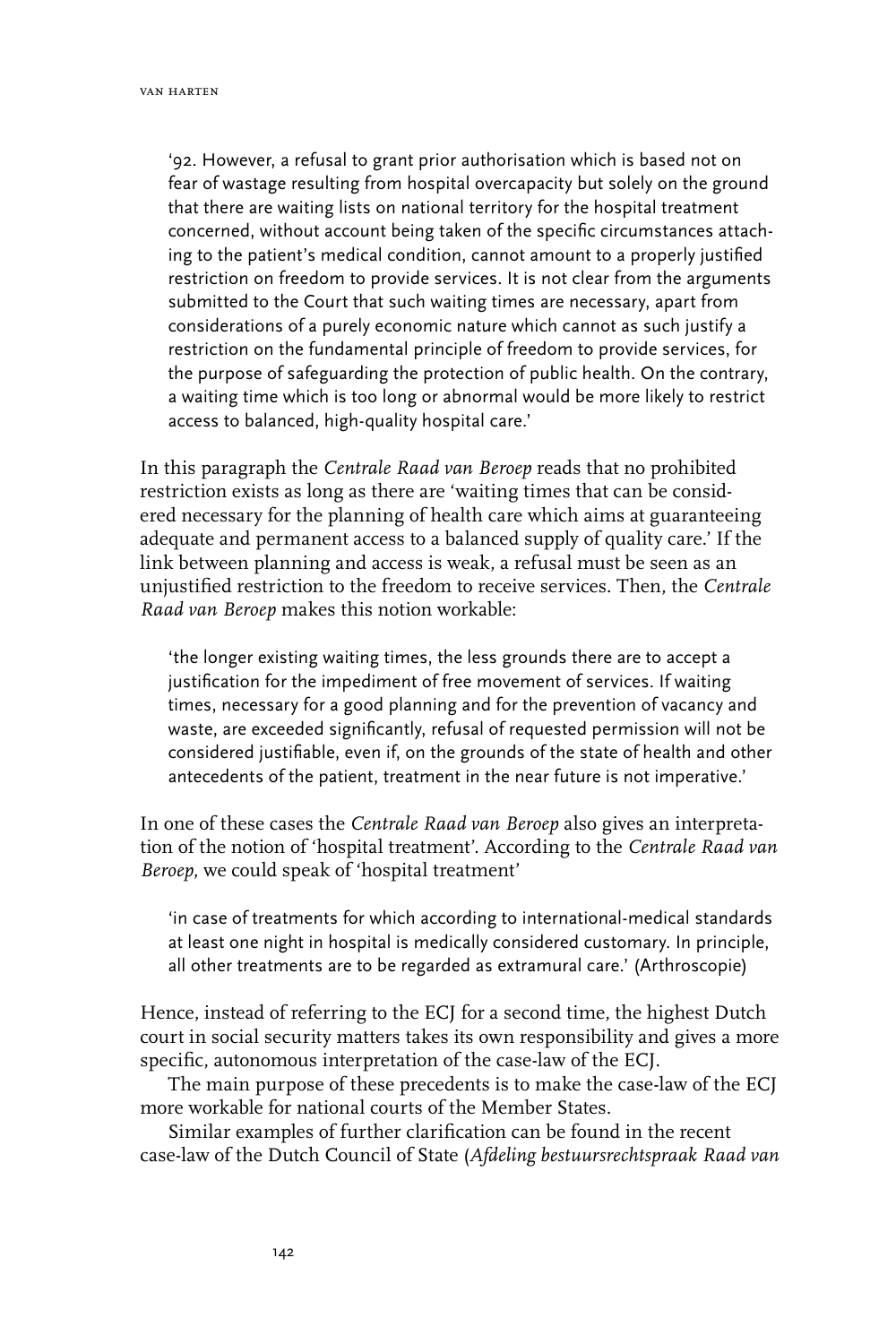*State*, hereafter: *Raad van State*) concerning fines which are given to employers by the Dutch *Arbeidsinspectie* (labour inspection) for breaches of the rules on work permits as laid down in the relevant Dutch law (the *Wet Arbeid Vreemdelingen*). In those cases it often boils down to the question of how to make a distinction between the free movement of workers, the freedom of establishment and/or the free movement of services in a diffuse factual context. In addition, the case-law of the *Raad van State*, clarifies under which circumstances the national measure or practice is a justified restriction of the free movement of services

A case concerning Slovak carpenters gives an example. The *Raad van State* refers to its own previous case-law in which it had already clarified the relevant case-law of the ECJ:

'2.6. 'As the Council of State has considered before (judgment of 30 January 2008 in case no. 200702763/1, she deduces from the judgments of the European Court of Justice (hereafter: ECJ) of 27 March 1990 in case C-113/89 (RV 1990, 89), 9 August 1994, in case C-43/93 (RV 1994, 89), 21 October 2004 in case nr. C-445/03 (RV 2004, 92), 19 January 2006 in case C-244/04 (RV 2006, 31) and 21 September 2006 in case C-168/04 (RV 2006, 43) that the restriction of the freedom of services by means of national measures can be justified in a situation in which the posting of workers aims at making the worker, other than temporarily for as far is needed, enter the labour market of the member state of posting or to bypass the restrictions on the free movement of workers. According to the ECJ this situation generally does not occur if employment between the posted worker and the service provider, the worker performs his main duties in the Member State of origin and returns to that Member State after the provision of services.'

'As the Council of State has also considered, with regard to the question if the freedom of service may be restricted by means of a tewerkstelling in this case, all relevant facts and circumstances ought to be included.'8

Especially in cases in which a choice for a particular freedom has to be made, the Dutch courts strongly tend to follow previous interpretations, or: how the law should be applied.

An illustrative example can be seen in the *Van Schijndel* case before it ended up before the ECJ. In that case, it was the Advocate General Koopmans of the Dutch Supreme Court (hereafter: *Hoge Raad*) who proposed that it was not necessary to refer the question whether the freedom of establishment or the free movement of services provisions applied in a case that concerns compulsory membership of an occupational pension scheme:

*Raad van State*, 6 August 2008, LJN: BD9458.

*Hoge Raad*, 22 October 1993, NJ 1994/94, AB 1994/135.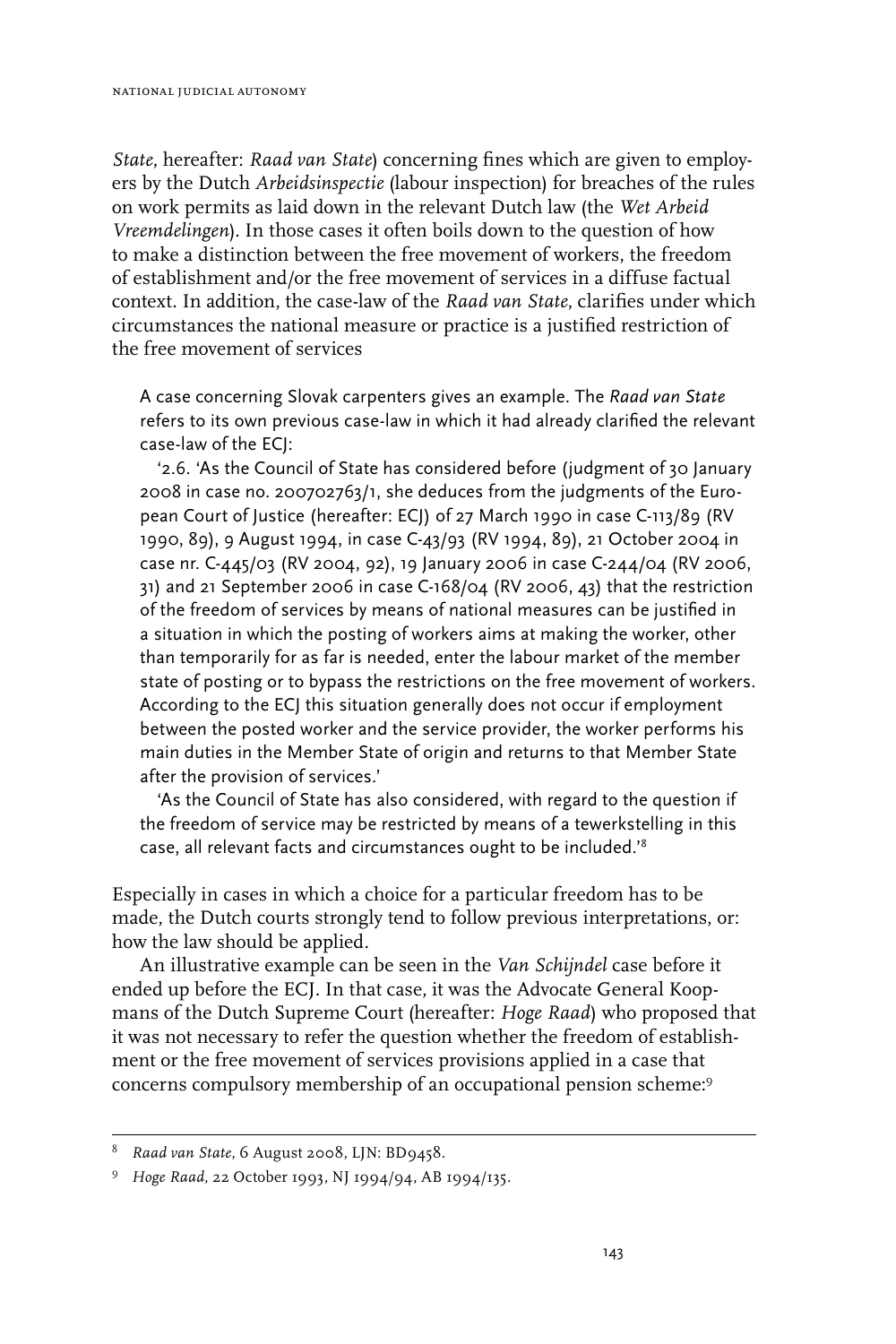'On the other hand, it does not seem necessary to me to ask questions about a possible breach with the freedom of services. Foreign insurance companies occupy the same position as the Dutch ones. Their access to the pension market are not impeded by the restriction of cross-border movement of services between Member States, but by the quasi-monopoly position ascribed to the professional pension fund. This can fall under Art. 81 or 82, it is outside the scope of Art. 49 EC Treaty. Subdivision c also lends itself for immediate rejection. In addition it may be noted that the freedom of establishment, which is also mentioned, but not worked out, in the explanation is totally out of order i.c.'

In accordance with its AG Koopmans, the *Hoge Raad* decided to only refer the points of competition law. The *Hoge Raad* followed this approach in the similar *Drijvende Bokken* case<sup>10</sup> and also in the *Albany* case.<sup>11</sup> After the previous precedents, the *Hoge Raad* is confident of its own opinion:

'with regard to the appeal to freedom of establishment and services repeatedly made in these cases (in the words of the 1997 arrest which do not differ substantially from the 1993 one): "reasonably cannot doubt that in the present case there are no restrictions of these freedoms." This implies that if cases such as the present are a matter of incompatibility with the national arrangement with the EG-treaty, their essential characteristic lies within the scope of Art. 81, 82 or 86 EG-treaty, and that, accordingly, questions on the terrain of freedom of establishment and the freedom of services are superfluous.'

Such a decision, as to the necessity of a reference, falls within the discretion of the *Hoge Raad*. As the ECJ ruled in the *Cilfit* case, it is for each national court, including supreme courts, to decide whether a question on the interpretation of European law is necessary for deciding the dispute. But at the same time: the decisiveness of its approach is somewhat remarkable. A statutory monopoly position could well be seen as an impediment of the freedom of establishment and the free movement of services. It is a questionable approach and it might impede the effectiveness of European law in a national context. Be that as it may, the ruling of the *Hoge Raad* further clarifies the application of European law in the context of the Netherlands.

Most (test) cases concerning European law end up on the plate of the national courts. Variations on the case-law of the ECJ are fertile soil for the setting of national European law precedents. National courts have to decide in the new cases, give an interpretation and decide on the necessity of preliminary references.

<sup>10</sup> *Hoge Raad*, 6 June 1997, NJ 2000/232. The *Hoge Raad* did refer for preliminary ruling to the ECJ on the application and interpretation of European competition law.

<sup>11</sup> *Hoge Raad*, 5 February 1999, NJ 2000/451. The *Hoge Raad* decided the case by itself.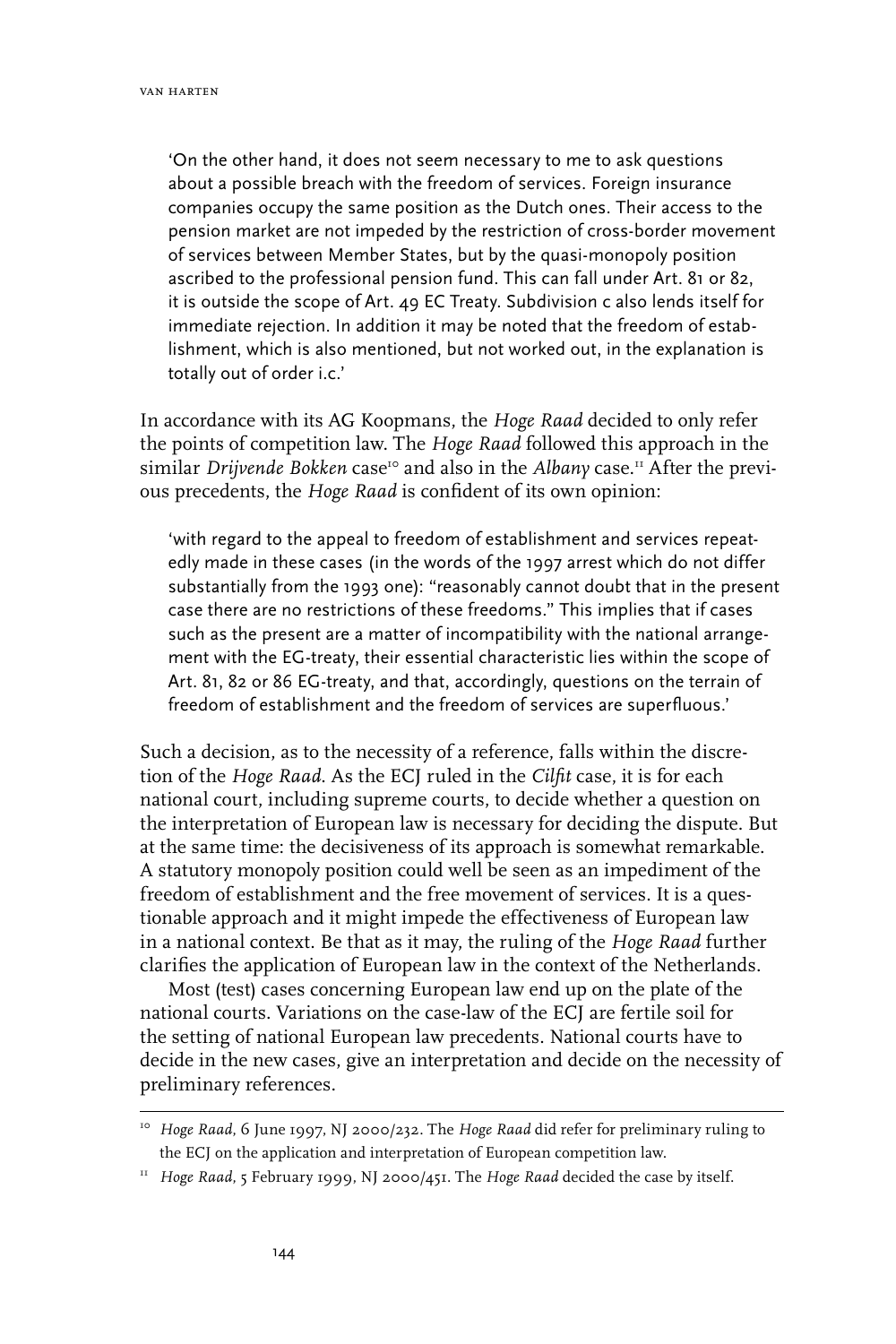national judicial autonomy

Sometimes a national court exports the case-law of the ECJ from one freedom to decide on a case in which another freedom is applicable: converging interpretation is used to decide a case by itself instead of referring for a preliminary ruling to the ECJ.

An example gives, for instance, the *Hoge Raad* when it uses the *Denkavit* case<sup>12</sup> (on the freedom of establishment) for deciding on a case in which the free movement of capital is applicable.13 The *Hoge Raad* concludes that it is beyond reasonable doubt that similar conclusions may be deduced in the context of case concerning free movement of capital.

A reference to a national European law precedent is sometimes used as a justification for not referring to the ECJ. The national precedent has already made clear why the case-law of the ECJ is '*acte clair*' and no relevant questions of European law exist. This especially goes for the level of courts of last instance.

# 3.2 Abstract Judgments of Basic Tenets

In the second place, there is the type of precedent that boils down to a judgment in a concrete case which sets a precedent for new abstract judgments of a basic tenet of free movement law. As you might know, the European law on free movement follows basic patterns: Which freedom is applicable? Is there an impediment of the freedom? If there is an impediment, is it justifiable on grounds of the general interest? And if so, does it meet the proportionality principle?

In the Dutch case-law on the freedom of establishment and the free movement of services, it is quite common that whenever a Dutch court has decided on a basic tenet, that court itself but also other Dutch courts tend to be explicitly inspired by that previous decisions.

This type of precedent is apparent in the field of nearly all the basic tenets of free movement law:

- in the delineation between freedoms
- in the scope of a particular freedom
- in the existence of an impediment and the nature of the impediment
- in the sphere of the justification and proportionality.

Abstract judgments on the distinction between the freedoms are very prominent in the context of tax cases in which a distinction between the freedom of establishment and the free movement of capital often has to be made.

<sup>12</sup> C-170/05 *Denkavit* [2006] ECR I‑11949.

<sup>13</sup> *Hoge Raad*, 30 November 2007, BNB 2008/103.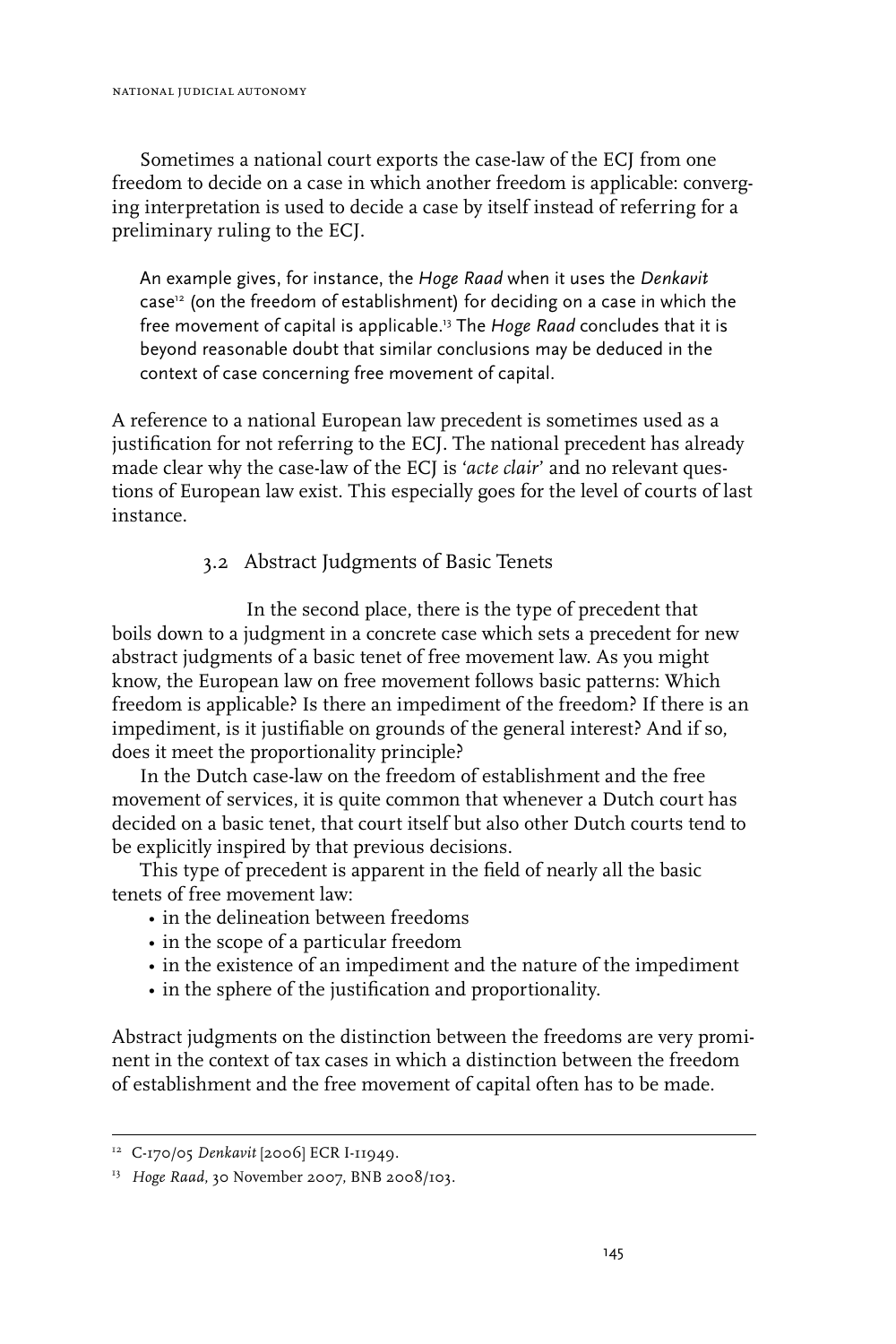As regards the existence and the nature of an impediment, examples can be found in the Dutch case-law on gambling in connection with the free movement of services. After the judgments of the Court of Appeal (hereafter: *Gerechtshof*) Arnhem and the *Hoge Raad* in interim proceedings in the *Lotto* v. *Ladbrokes* case (licensee vs. gambling company without a permit) the *Hoge Raad* made clear that the Dutch gambling legislation does *not* directly or indirectly discriminate against gambling service providers of other Member States. Subsequently, lower courts were inclined to replace an autonomous decision of their own (as regards the compatibility of Dutch gambling legislation with the freedom to provide services) with the national European law precedents.

Two weeks after the judgment of the *Gerechtshof* Arnhem, the President of the *Rechtbank* in Utrecht gave judgment in the case of the *Dutch State Lottery v. Stargames*. 14 Although the judgment does not explicate this, it seems strongly inspired by the judgment of the *Gerechtshof*, given the wording used in the President's ruling. The same goes, to a lesser extent, for the judgment in appeal in this case at the *Gerechtshof* Amsterdam.15

An explicit example gives can be found in the judgment of the *Rechtbank* Arnhem in the case of *Lotto* v. *Mr Bookmaker*. On the basis of the above mentioned precedents of the *Gerechtshof* and the *Hoge Raad*, the *Rechtbank* dealt with the case only summarily.<sup>16</sup>

Also the *Hoge Raad* itself has had, after the interim proceedings in the case of *Lotto* v. *Ladbroke*, a period in which the justifiability of the Dutch gambling law in the light of European law seemed *acte clair*: in the appeal case of Betfair, the *Hoge Raad* reduced the appellant's plea, as regards the application of the free movement of services, to a so-called Article 81 RO case: the case does not include questions of law which are important for the unity of law or the development of law, it is not necessary to give further grounds for judgment.17

Once a court has decided that a certain impeding measure is justified, a strong tendency exists to follow that precedent. The Dutch gambling European case-law provides us with an example of this practice. But examples are also found in Dutch tax law in the light of the fundamental freedoms.

A judgment of the *Gerechtshof* Amsterdam gives us an example.18 The case concerns the compatibility with the free movement of capital and/or estab-

<sup>14</sup> *Voorzieningenrechter Rechtbank* Utrecht, 18 September 2003, KG 2003/219.

<sup>&</sup>lt;sup>15</sup> Gerechtshof Amsterdam, 16 December 2004, IER 2005/54.

<sup>16</sup> *Voorzieningenrechter Rechtbank* Arnhem, 21 November 2005, LJN: AU8824.

<sup>&</sup>lt;sup>17</sup> Hoge Raad, 21 April 2006, LJN: AV0641.

<sup>&</sup>lt;sup>18</sup> *Gerechtshof* Amsterdam, 18 January 2006, LJN: AU9845.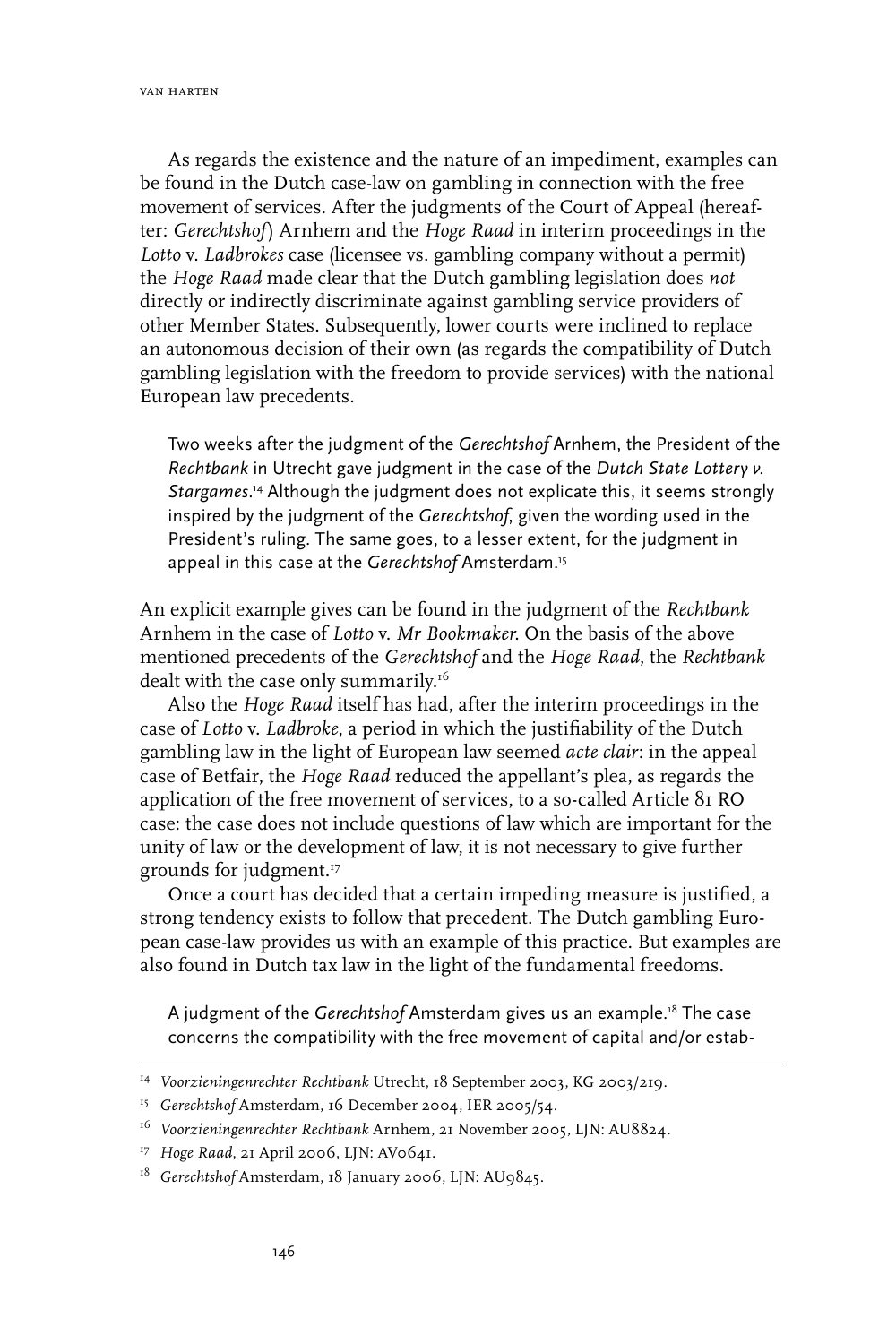lishment of an extended period of time for the Dutch Tax and Customs Administration for tax assessment. The extension is applied under certain circumstances, for instance, in the case of non-disclosing foreign bank account assets. Without assessing the character of a possible restriction or choosing for a particular freedom, the *Gerechtshof* makes clear that a restriction is justified in any case on the grounds of combating tax-evasion and effective fiscal control. This precedent is, for instance, used by the *Rechtbank* Haarlem in a couple of cases. It cites the relevant paragraphs of the judgment of the *Gerechtshof* and follows its judgment: '4.2.2. In its judgment of 18 January 2006 (number 03/4059, LJN AU9845, NTFR 2006/125) in the matter of said conflict of the lengthened navorderingstermijn with the EG-Treaty, the Court of Appeal of Amsterdam has considered and decided the following […] 4.2.3. The Court adopts this consideration and conclusion and embraces it. Therefore there is no conflict with the EG-Treaty.19

The interesting question is to what extent it remains necessary for a national court to autonomously review such national measures in the light of the free movement provisions if a litigant invokes these norms. Of course, a problem occurs with cases in which an autonomous, concrete review would lead to *different* outcome of the case.

To date, the case-law of the ECJ does not consider the existence of national European law precedents explicitly. Its current guidelines are incomplete in this field. This especially goes for the review intensity in free movement law when national European law precedents exist. To what extent is it necessary to review a similar case in a concrete manner? How much autonomy does the national European case-law have in this respect?

3.3 Well-Founded Judgments

A third type of precedent consists of the cases in which a national court simply makes references to similar previous national caselaw: as a way to better found the judgment, give better grounds for the judgment in a particular case. The precedent has a functional role in the sense that it is used to justify one's judgment. Positively said, it is a way of securing the legal soundness of the judgment. However, there are also examples in which the reference to a national European law precedent creates a way to avoid deciding upon the matter by itself.

In the Dutch European case-law it is also common to make a 'mixed reference': reference to earlier case-law of the ECJ as well as to case-law of Dutch courts which tackle the same topic. This indicates the similarities of

<sup>&</sup>lt;sup>19</sup> Citation from *Rechtbank* Haarlem, 9 November 2007, LJN: BC2916. The nearly same phrasing is used in: *Rechtbank* Haarlem, 14 January 2008, LJN: BC2895.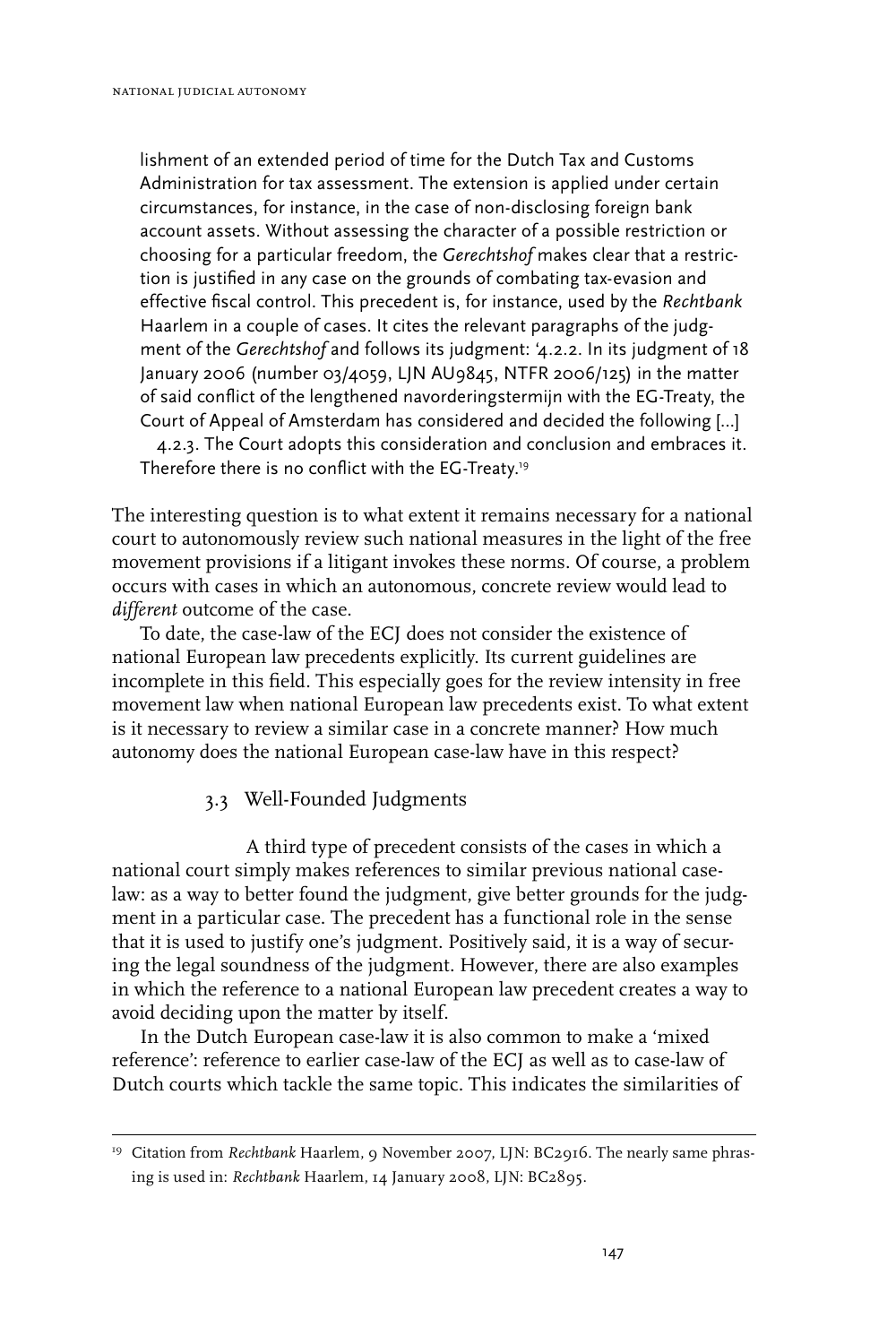certain cases and underlines the consistency of the judgment with previous decisions.

For an example of this practice, we could turn to a case of the Dutch *Raad van State*:

'As the Council of State has considered before in the judgment of 14 March 2007, case no. 200600283/1 (attached) there has been no harmonization of legislation in the field of betting games. In this case, nor in the present conflict an appeal has been made to the exceptions on the free movement given in articles 46 in conjunction with 55. In both cases an appeal has been made to the constrained reasons of public interest, developed in the judgment of the Court.'20

Nothing is wrong with such an approach. It has a signaling function.

# **4 Consequences**

#### 4.1 The Existence

The mere existence of these precedents has consequences for the judicial system in the EU. It develops the judicial protection of litigants within the context of a Member State. To a certain extent the existence of national European law precedents should be seen as an inherent fact of the far-reaching decentralized judicial protection within the EU. It is a logical consequence of the acceptance of the doctrines of direct effect and the principle of effective judicial protection vs national procedural autonomy. Furthermore, the fact that not every case at the level of national courts is suitable for the preliminary reference procedure makes it quite logical that national European law precedents develop.

The vast majority of today's European case-law is created at the level of the national courts. The fact that some of that case-law has precedential value is quite understandable from a practical point of view. At the same time, the idea of the existence of national European law precedents has not always been acknowledged, realized and accepted as such. The European legal doctrine often focuses solely on how the law evolves at the level of the ECI.

The acceptance of the existence of national European law precedents might give a complementing perspective of how the European law stands at a certain time and place. That brings us to the following question: what kind of meaning does a national European law precedent have?

<sup>20</sup> *Raad van State*, 18 July 2007, LJN: BA9831.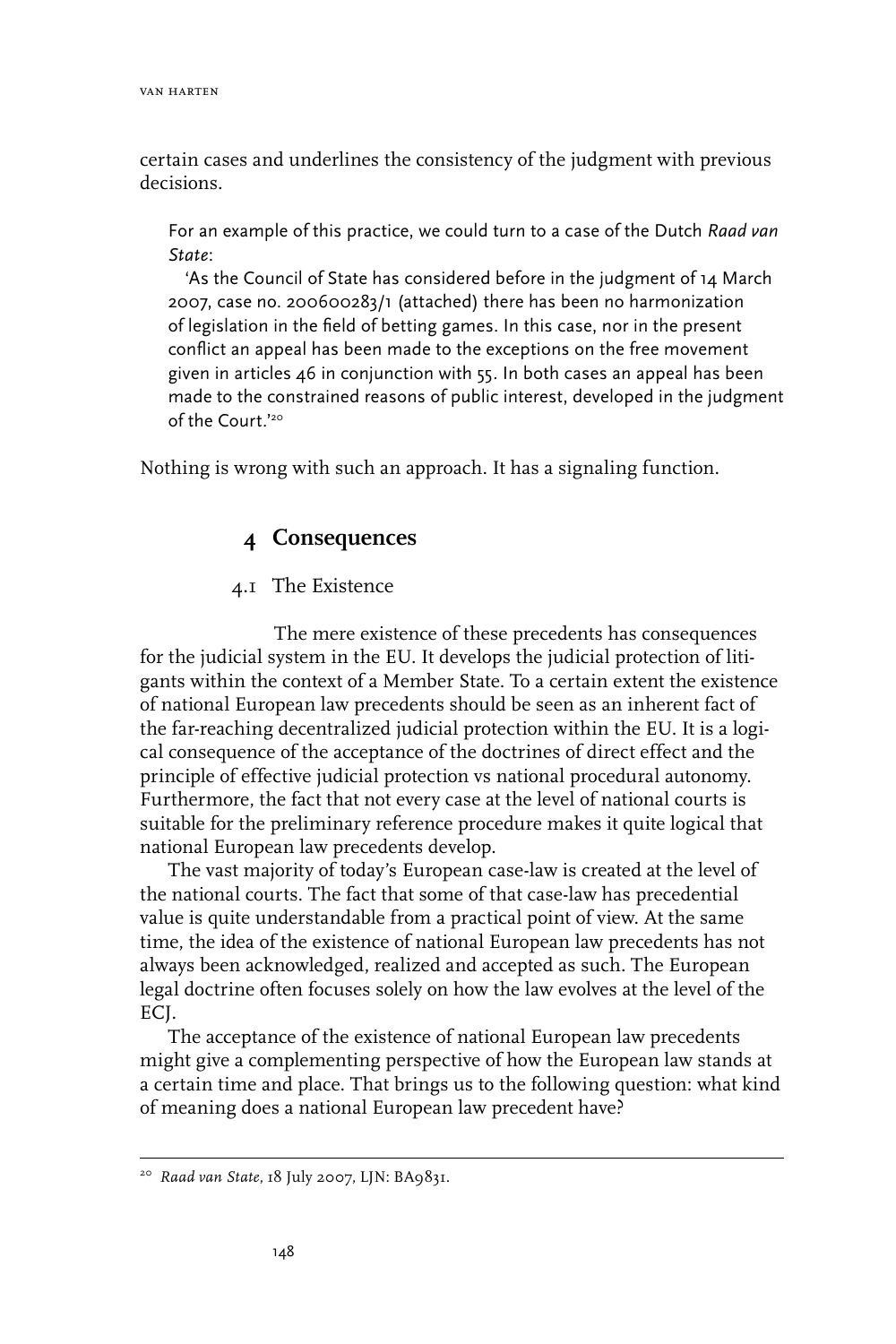## 4.2 The Meaning

Of course, a judgment on points of European law is 'just' a judgment within the context of a Member State. At the same time, it is of value for the application and interpretation of European law. For whom does the precedent have meaning: for courts of the same Member State?

This paper tried to demonstrate that national European law precedents play a role in the decentralized judicial protection of European law. Such precedents have meaning as authoritative decisions on European law for the Dutch context. It forms a source of law for the adjudication of a case by Dutch courts as European judges.

The question is: should a national judge be bound by the previous judgments of their national colleagues? A flexible approach is preferable. National European law precedents may not impede the discretion of a national court to decide within its own autonomy on points of European law. On the other hand it is reasonable from a practical point of view that a court follows the previous outlines in the national European case-law.

Do these precedents have a meaning for courts of other Member States? To date, this is not so common in the Dutch European case-law analyzed for the purpose of this paper. However, in some recent judgments of the *Hoge Raad* and the Dutch *Raad van State*, reference to case-law of national courts of other Member States is used as an argument to decide on referring the case to the ECJ for a preliminary ruling. In the gambling case of *Ladbroke* v. *Lotto*, the *Hoge Raad* considers:

'Furthermore it is of importance that, in the conclusion of the Advocate-General under 2.6, several judges in other Member States have found reason to ask prejudicial questions, and that the *Raad van State* [...] has asked prejudicial questions in the case that is mentioned in the conclusion under 2.10.'21

It is interesting to note in these cases that the case-law of other Member States in these cases supports *not* deciding the case by itself but referring to the ECJ after all.

It seems as if there is enough potential in national European case-law (apart from the practical barriers such as knowledge of languages, knowing the relevant case-law in other Member States, etc.) as a fertile source for further development of European law.

Having said this, it is interesting to note the pivotal question if and how national European law precedents may serve as a bottom up source of

<sup>21</sup> *Hoge Raad*, 13 June 2008, LJN: BC8970. The mentioned judgment of the *Raad van State* is of 14 May 2008, LJN: BD1483. The *Raad van State* refers to the German *Verwaltungsgerichte* which also referred to the ECJ in Joined Cases C-316/07, C-358/07, C-360/07, C-409/07 and C-410/07 *Markus Stoss*.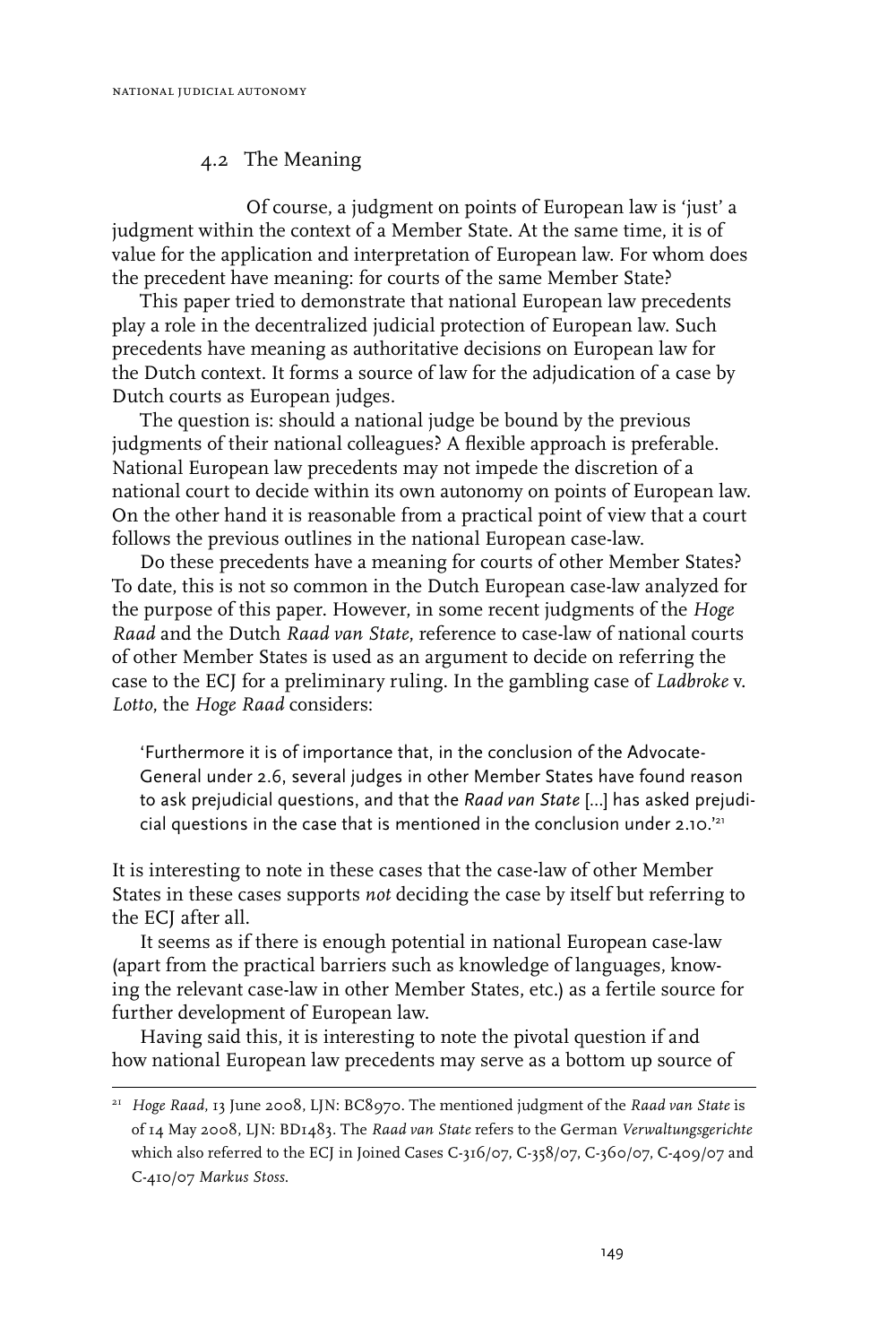inspiration for the ECJ or its Advocate Generals. In other words: what is the significance of these precedents for the development of European law at the central level of judicial protection in the EU?

National European law precedents are set in the Member States' context. But it concerns the interpretation of norms of European law. Considering the keystone role of the national courts in the EU judicial system, it would be too simplistic and unsatisfactory to give these interpretations of European law no substantive legal meaning at all at the European level.

Trying to define this legal significance we find a 'black box'. The caselaw of the ECJ focuses much more on what the national court should do instead of taking the national European case-law seriously. It does not refer to national European case-law as a source of law or as some sort of factual guideline (apart from mentioning the main proceedings in the preliminary reference procedure), with the result that the status of national European case-law stays rather obscure.

National European law precedents could at least have factual relevance for the ECJ. It is questionable if the EJC would ever explicitly refer to national European law precedents as a source of law (why not?), but the national European case-law could have a function as some sort of factual counter pressure. National European case-law must have some influence on an integrated European legal order. Or, it in its essence, how authoritative is a judgment of a national court on points of European law?

#### 4.3 Correction Mechanisms

Suppose, there is sometimes need for correction of the national European case-law. What sort of mechanisms are the most obvious? Of course it is interesting to think of practical ways in which undesirable national European law precedents might be corrected. Within the context of a Member State we could think of:

#### *Litigation pressure: pleas for a change of the interpretation of law*

The law evolves by new cases which test the opinion of the courts. This illustrates the importance of skillful advocates to point out to the national courts wherever a national European law precedent should be reconsidered.

In the context of Dutch case-law on the provision of gambling services, we have seen in the recent years that the Dutch courts moved away from the idea that the Dutch gambling law is justified per se. Possibly litigation pressure has played a role in this respect.<sup>22</sup>

<sup>22</sup> As mentioned above, the *Raad van State* and the *Hoge Raad* made references to the ECJ for a preliminary ruling after a quite some national case-law that defended the justifiability of the Dutch gambling legislation in the light of the freedom of services.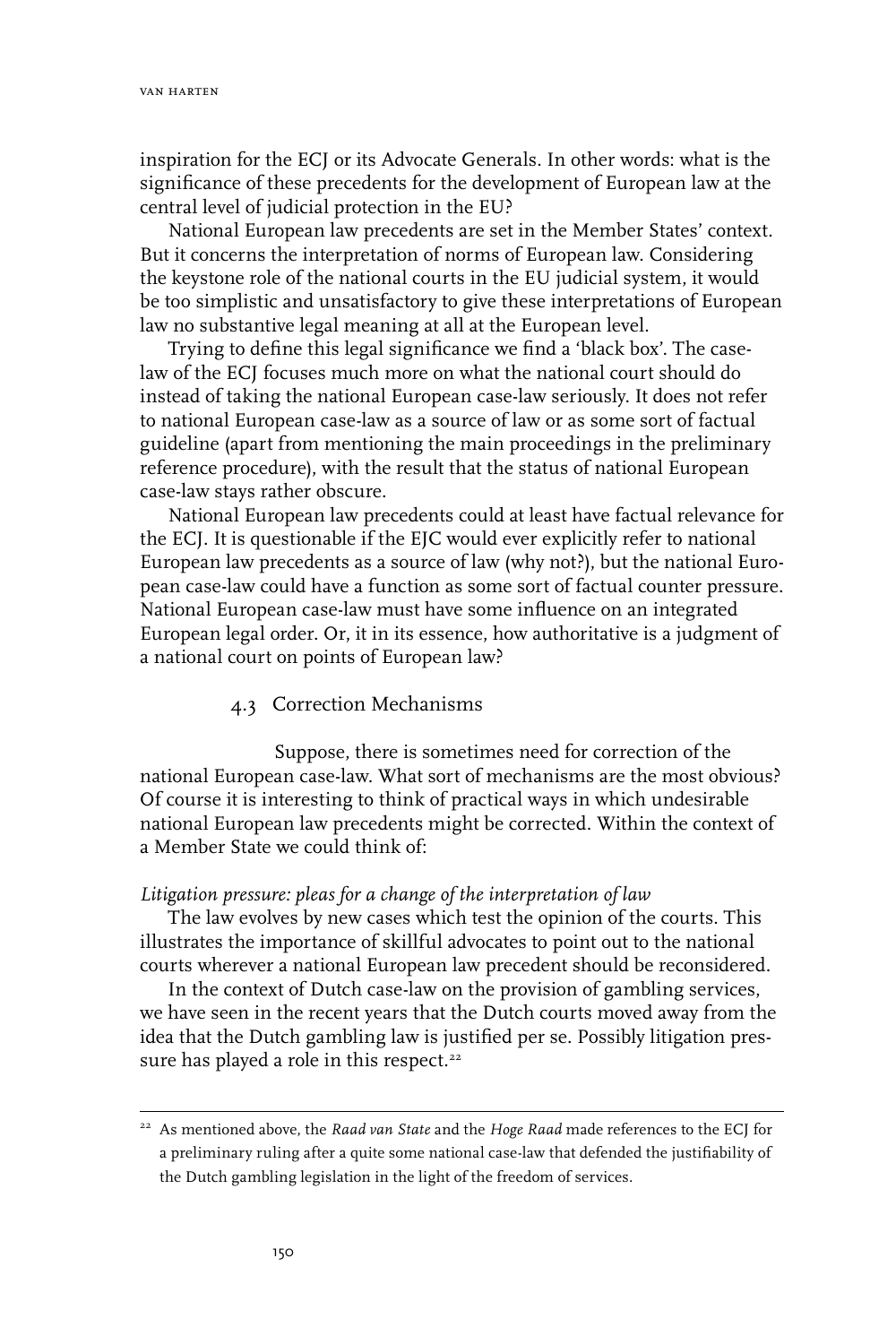*A referral to the ECJ after all: but parties are dependent on the willingness of a national court to do so* 

A referral for a preliminary ruling is after all an elegant solution.

It depends from the willingness of a national court to refer a case to the ECJ. This underlines that a flexible approach towards national European law precedents is also necessary by the national courts.

Correction mechanisms at a European level:

#### *File a complaint at the Commission*

One could file a complaint at the Commission whenever one is of the opinion that a national European law precedent leads to a misinterpretation of European law. However, the examples of infraction proceedings on the basis of misinterpretation of European law by national courts are rather rare until now.<sup>23</sup>

# *Towards a principle of consistent interpretation of national European law precedents?*

The ECJ could anticipate in its case-law the existence of national European law precedents, for instance by extending the principle of consistent interpretation to national European law precedents. Such an extension should contain the acceptance of national European law precedents as such (1) and imply a duty for national courts (especially of last instance) to place national European law precedents against the background of the current case-law developments at the ECJ.

### *A role for the Advocate General at the ECJ to inform the Court about relevant national European case-law*

It is questionable whether the ECJ will explicitly refer to national European law precedents in its case-law. However, it would be a great possibility to give a boost to the importance of national European case-law.

It might also be a rewarding task for the Advocate Generals at the ECJ. In their opinions, they could integrate national European case-law and where necessary signal that certain interpretations should be altered. The ECJ is at least informed that there are relevant developments in Member States on the issues involved.

*Solutions in the sphere of informal contacts between national courts and the ECJ*

In the informal contacts between national courts and the ECJ lays also a possibility to influence or correct each other on certain concepts or notions.

<sup>&</sup>lt;sup>23</sup> See however Case C-129/00 *Commission* v. Italy [2003] ECR I-14637. And the recent Case C-154/08 *Commission* v. *Spain* concerning the national judicial interpretation of Directive 77/388/EEC.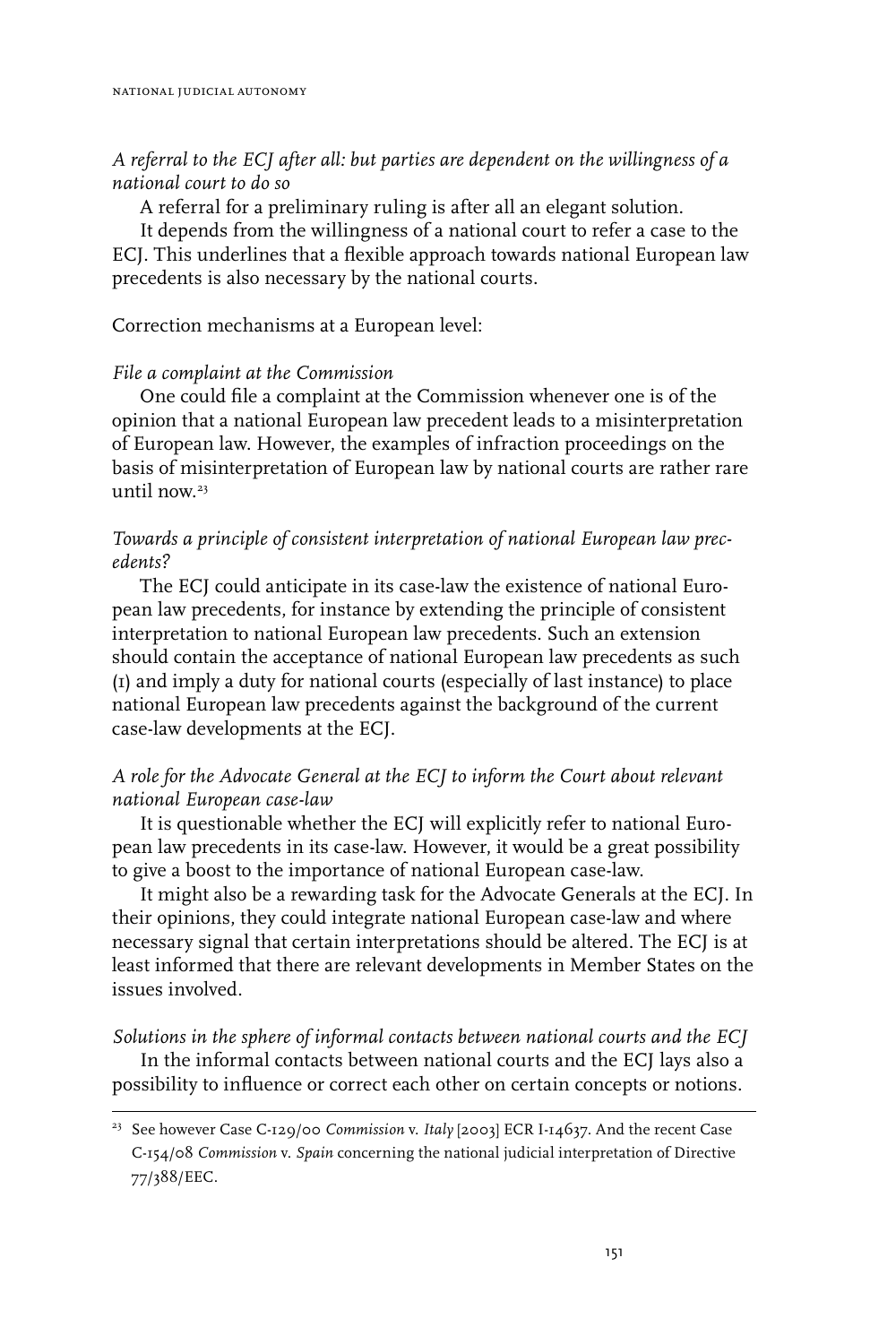Thinkable is also that national courts provide a copy of their European law judgments to the ECJ.

In this respect, a role is reserved for European legal scholarship to identify the outlines in national European case-law and to start or integrate more research into the practical application and interpretation of European law by national courts.

#### *Last and also least, the rough remedy of the* Köbler*-liability may be mentioned.*<sup>24</sup>

In the *Köbler* case the ECJ accepted a state liability arising from a decision of a national court adjudicating at last instance for judicial infringement of European law. This is a rather rough remedy. It should only be used in exceptional circumstances. In my opinion, it is rarely suitable. Furthermore, the relationship between the ECJ and the national courts in the spirit of loyal cooperation is put under pressure. In addition, it is questionable that a misinterpretation in a national European law precedent leads to a 'manifest infringement' of European law as a required condition in the *Köbler*-judgment.

# **5 Concluding Remarks and Discussion Topics**

Where does this lead us? European law seems to be implemented by the national judiciary in its case-law, by setting precedents for future cases. This limited research demonstrates a strong tendency of the Dutch Courts to follow previous decisions of their colleagues. It illustrates that for the interpretation of European law the ECJ does not have a monopoly position. National European law precedents function as a source for deciding on points of European law in new disputes at the level of Dutch courts. It is interesting to find out if this development is also felt within other fields of European law in a national context and if the same goes for the national European case-law in other Member States.

National European law precedents are a development of fact and law. The fact that national courts are inspired by the previous decisions of their colleagues is a development that is understandable in today's administration of justice within the EU. European law leaves room for actors on a national level. Consequently, a national court has in principle the autonomy to interpret European norms by itself. The phenomenon of national European law precedents is an example of the judicial autonomy of national courts in European law.

Hopefully, the ideas presented in this paper give some impetus to further discussion on the topic of national European law precedents and the broader notion of national judicial autonomy. Raising more questions than answers:

<sup>24</sup> Case C-224/01 *Köbler* [2003] ECR I-10239; C-173/03 *Traghetti* [2006] ECR I-5177.